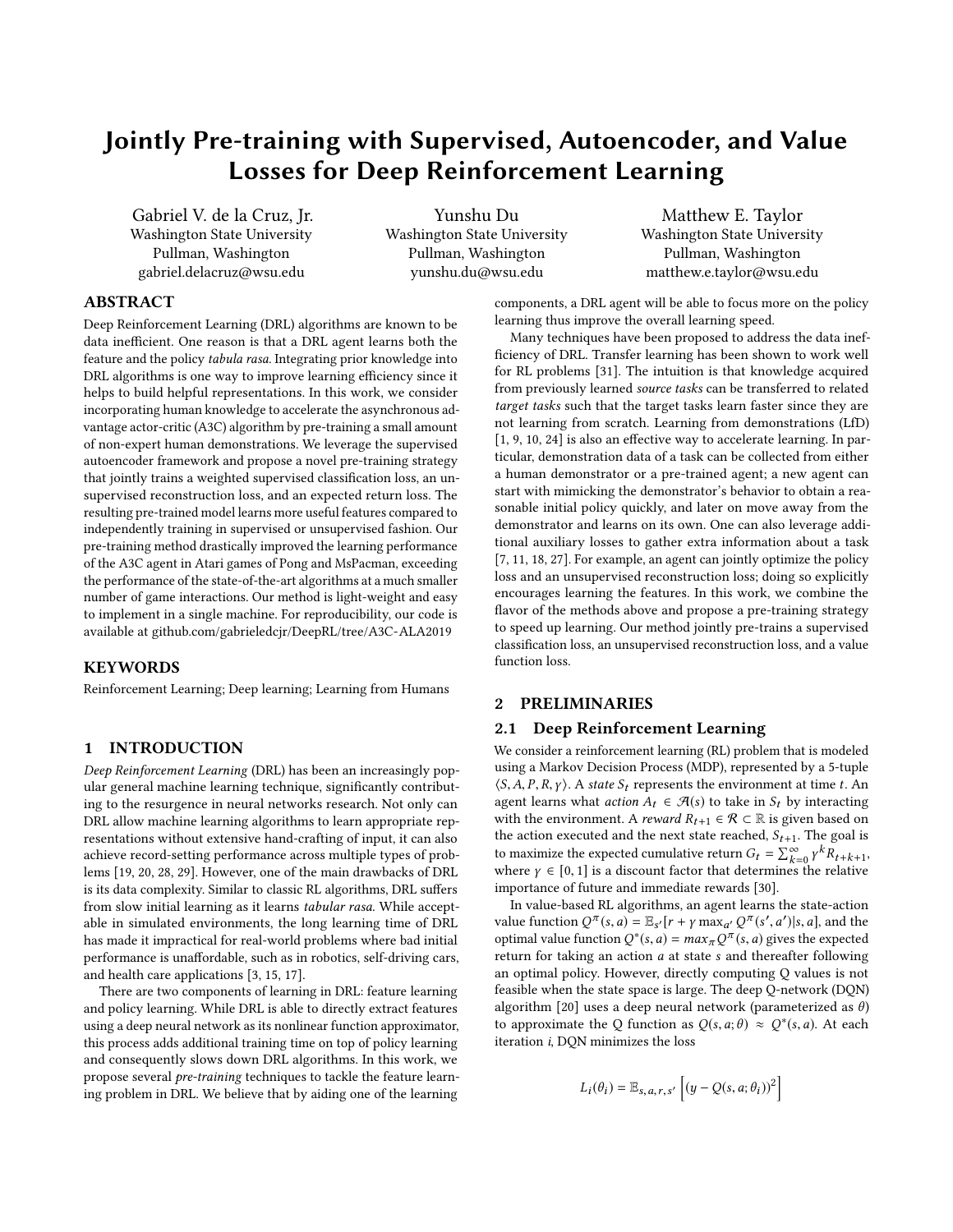where  $y = r + \gamma max_{a'} Q(s', a'; \theta_{\text{r}}^-)$  is the *target network* (parameter-<br>ized as  $\theta^{-}$ ) that was generated from previous iterations. The key ized as  $\theta_i^-$ ) that was generated from previous iterations. The key<br>component that helps to stabilize learning is the *experience replay* component that helps to stabilize learning is the experience replay memory [\[16\]](#page-7-17) which stores past experiences. An update is performed by drawing a batch of 32 experiences (minibatch) uniformly random from the replay memory—doing so ensures the i.i.d. property of the sampled data thus stabilizes the learning. Reward clipping also helps to make DQN work. All rewards are clipped to [−1, <sup>1</sup>] thus avoids the potential instability brought by various reward scales in different environments.

## 2.2 Asynchronous Advantage Actor-Critic

The asynchronous advantage actor-critic (A3C) algorithm [\[19\]](#page-7-0) is a policy-based method that combines the actor-critic framework with a deep neural network. A3C learns both a *policy function*  $\pi(a_t|s_t;\theta)$ <br>(parameterized as  $\theta$ ) and a value function  $V(s;\theta)$  (parameterized (parameterized as  $\theta$ ) and a *value function*  $V(s_t; \theta_v)$  (parameterized<br>as  $\theta$ ). The policy function is the *actor* that decides which action to as  $\theta_v$ ). The policy function is the *actor* that decides which action to take while the value function is the critic that evaluates the quality of the action and also bootstraps learning. The policy loss given by Mnih et al. [\[19\]](#page-7-0) is

$$
L_{policy}^{a3c} = \nabla_{\theta} log(\pi(a_t|s_t; \theta)) (Q^{(n)}(s_t, a_t; \theta, \theta_v) - V(s_t; \theta_v))
$$

$$
- \beta^{a3c} \mathcal{H} \nabla_{\theta} (\pi(s_t; \theta))
$$

where  $Q^{(n)}(s_t, a_t; \theta, \theta_v) = \sum_{k=0}^{n-1} \gamma^k r_{t+k} + \gamma^n V(s_{t+n}; \theta_v)$  is the n-<br>step bootstranned value that is bounded by a hyperparameter t step bootstrapped value that is bounded by a hyperparameter  $t_{max}$ <br>( $n \le t$ ) H is an entropy requierant for policy  $\pi$  (weighted by  $(n \leq t_{max})$ . H is an entropy regularizer for policy  $\pi$  (weighted by β policies. The value loss is  $a^{3c}$ ) which helps to prevent premature convergence to sub-optimal

$$
L_{value}^{a3c} = \nabla_{\theta_v} \left( \left( Q^{(n)}(s_t, a_t; \theta, \theta_v) - V(s_t; \theta_v) \right)^2 \right)
$$

The A3C loss is then

$$
L^{a3c} = L^{a3c}_{policy} + \alpha L^{a3c}_{value}
$$
 (1)

where  $\alpha$  is a weight for the value loss. A3C runs  $k$  actor-learners in parallel and each with their own copies of the environment and parameters. An update is performed using data collected from all actors. In this work, we use the feed-forward version of A3C [\[19\]](#page-7-0) for all experiments. The architecture consists of three convolutional layers, one fully connected layer (fc1), followed by two branches of a fully connected layer: a policy function output layer (fc2) and a value function output layer (fc3).

#### 2.3 Transformed Bellman Operator for A3C

While the reward clipping technique helped to reduce the variance and stabilize learning in DQN, Hester et al. [\[10\]](#page-7-10) found that clipping all rewards to [1, <sup>−</sup>1] hurts the performance in games where the reward has various scales. For example, in the game of MsPacman, a single dot is worth 10 points, while a cherry bonus is worth 100 points; when both are clipped to 1, the agent becomes incapable of distinguishing between small and large rewards, resulting in reduced performance. Pohlen et al. [\[24\]](#page-7-11) proposed the transformed Bellman operator to overcome this problem in DQN. Instead of changing the magnitude of rewards, Pohlen et al. [\[24\]](#page-7-11) considers reducing the scale of the action-value function, which enables DQN to use raw rewards instead of clipped ones. In particular, a transform

function

<span id="page-1-2"></span>
$$
h: z \mapsto sign(z) \left( \sqrt{|z| + 1} - 1 \right) + \varepsilon z \tag{2}
$$

is applied to reduce the scale of  $Q^{(n)}(s_t, a_t; \theta, \theta_v)$  and Q is trans-<br>formed as formed as

$$
Q_{TB}^{(n)}(s_t, a_t; \theta, \theta_v) = \sum_{k=0}^{n-1} h \left( \gamma^k r_{t+k} + \gamma^n h^{-1} \left( V(s_{t+n}; \theta_v) \right) \right) \tag{3}
$$

In this work, we apply the transformed Bellman operator in the A3C algorithm and use the raw reward value (instead of clipped) to perform updates. We denote this method as A3CTB.

## <span id="page-1-1"></span>2.4 Self-Imitation Learning

The self-imitation learning (SIL) algorithm aims to encourage the agent to learn from its own past good experiences [\[21\]](#page-7-18). Built on the actor-critic framework [\[19\]](#page-7-0), SIL adds a replay buffer  $D =$  $(s_t, a_t, G_t)$  to store the agent's past experiences. The authors pro-, at pose the following off-policy actor-critic loss

$$
L_{policy}^{sil} = -log(\pi(a_t|s_t; \theta))(G_t - V(s_t; \theta_v))_{+}
$$

$$
L_{value}^{sil} = \frac{1}{2}||(G_t - V(s_t; \theta_v))_{+}||^2
$$

where  $(\cdot)_+ = \max(\cdot, 0)$  and  $G_t = \sum_{k=0}^{\infty} \gamma^k R_{t+k+1}$  is the discounted sum of rewards. The SIL loss is then sum of rewards. The SIL loss is then

$$
L^{sil} = L_{policy}^{sil} + \beta^{sil} L_{value}^{sil}
$$
 (4)

In this work, we leverage this framework and incorporate SIL in A3CTB (see Section [3.1\)](#page-2-0).

## <span id="page-1-0"></span>2.5 Supervised Pre-training

In our previous work, supervised pre-training consists of a twostage learning hierarchy [\[6\]](#page-7-19): 1) pre-training on human demonstration data, and 2) initializing a DRL agent's network with the pre-trained network  $\theta \leftarrow \theta_s$ . It uses non-expert human demonstrations as its training data where the game states are the neural network's inputs and assume the non-optimal human actions as the true labels for each game state. The network is pre-trained with the cross-entropy loss

$$
L_s = -\sum_{\forall x} p(x)log(q(x; \theta_s))
$$

where x is the image game state s and  $p(x)$  is the distribution over discrete variable  $x$  represented here as a one-hot vector of the human action *a*; while  $q(x; \theta_s)$  is the output distribution of the supervised learning neural network with the weights  $\theta_s$ .

#### 2.6 Supervised Autoencoder

An autoencoder learns to reconstruct its inputs and has been used for unsupervised learning of features. A supervised autoencoder (SAE) is an autoencoder with an additional supervised loss that can better extract representations that are tailored to the class labels. For example in Le et al. [\[14\]](#page-7-20), the authors consider a supervised learning setting where the goal is to learn a mapping between some inputs  $X \in \mathbb{R}$  and some targets  $Y \in \mathbb{R}$ . Instead of learning with only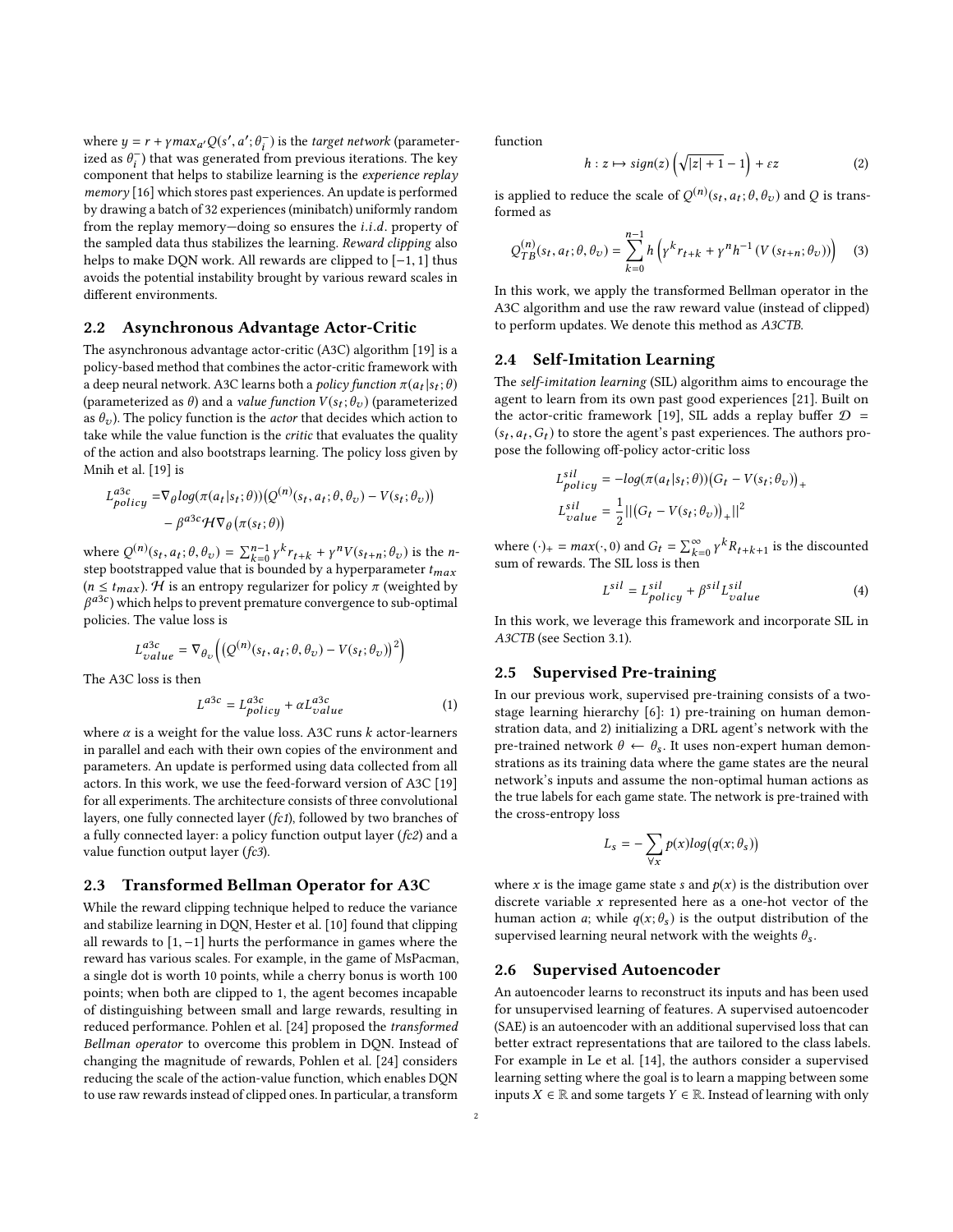a supervised loss, an auxiliary reconstruction loss is integrated and the following SAE objective is proposed:

$$
L^{sae} = L_s^{sae}(W_s F x_i, y_i) + L_{ae}^{sae}(W_{ae} F x_i, x_i)
$$
 (5)

where F is the weights of a neural network;  $W_s$  and  $W_{ae}$  are the weights for the supervised output layer and the autoencoder output layer respectively. Here,  $L_s^{sae}$  and  $L_{ae}^{sae}$  can be any loss functions  $(e \circ MSE)$ (e.g., MSE).

Existing work have considered training using an SAE loss from scratch. Our method is different in that i) we consider the SAE loss as a pre-training method instead of training from scratch and ii) we jointly pre-train a supervised loss and a reconstruction loss and then use the learned parameters as initialization (i.e., the twostage hierarchy described in Section [2.5\)](#page-1-0). In this work, we explore if incorporating an unsupervised loss in supervised pre-training can further boost the learning of an agent.

#### 3 METHODOLOGIES

This section describes our proposed algorithms. First, we show that by incorporating the SIL framework (see Section [2.4\)](#page-1-1), we can further improve the performance of the original A3C algorithm [\[19\]](#page-7-0) and the A3CTB variant from our previous work [\[6\]](#page-7-19); we term this new method as A3CTB+SIL. Then, we introduce our proposed pretraining methods and show that, after pre-training, A3CTB+SIL can achieve superior results; its performance on MsPacman exceeds or is comparable to some state-of-the-art algorithms that use human demonstrations (e.g., Hester et al. [\[10\]](#page-7-10), Oh et al. [\[21\]](#page-7-18)), and is also much lower on computational demands.

### <span id="page-2-0"></span>3.1 A3C with Self-Imitation Learning

We incorporate the self-imitation learning (SIL) framework (see Section [2.4\)](#page-1-1) in *A3CTB* with the following modifications. To enable using raw rewards (as was done in A3CTB), we apply the transformation function h (Equation [\(2\)](#page-1-2)) to the returns as  $G_t$  =  $\frac{1}{100}$  k actor-learners in A3C (i.e., there are a total of  $k + 1$  parallel<br>the k actor-learners in A3C (i.e., there are a total of  $k + 1$  parallel  $(r_{t+1} + \gamma h^{-1}(G_{t+1}))$ . We also add a SIL-learner in parallel with threads). The SIL-learner does not have its own copy of the environment; it learns by optimizing  $L^{sH}$  using minibatch sampling<br>from  $\Omega$  . The SIL degree acts similarly to the other actor learners as from D. The SIL-learner acts similarly to the other actor-learners as it updates the global network asynchronously. Each actor-learner contributes to  $D$  through a shared episode queue  $Q_{\mathcal{E}}$ , where  $\mathcal E$  is an episode buffer for each actor-learner that stores observation at time t as  $\{s_t, a_t, r_t\}$ , until a terminal state is reached (i.e., the end<br>of an episode). At a terminal state, the actor-learner computes the of an episode). At a terminal state, the actor-learner computes the returns,  $G_t$ , with the transformation, h, for each step in the episode.<br>Then  $\mathcal E$  with the computed transformed returns are added to the Then  $\mathcal E$  with the computed transformed returns are added to the shared episodes queue  $Q_{\mathcal{E}}$ . The pseudocode for the SIL-learner is shown in Algorithm [1.](#page-2-1) We denote this method as A3CTB+SIL.

#### 3.2 Pre-training Methods

We now introduce our pre-training methods. The same set of nonexpert human demonstration data collected from de la Cruz et al. [\[6\]](#page-7-19) is used for all pre-training (see Table [1\)](#page-3-0). This work deviates from our previous work in two aspects: 1) we integrate multiple losses for pre-training while the previous work only considered supervised pre-training, and 2) we train using  $A3CTB+SIL$  while

<span id="page-2-1"></span>Algorithm 1 SIL-learner in A3CTB+SIL.

- 1: // Assume global shared parameter vector  $\theta$  and  $\theta_v$  and global shared counter  $T = 0$
- 2: // Assume global shared episodes queue  $Q_{\mathcal{E}}$
- 3: // Assume thread-specific parameter vectors  $\theta'$  and  $\theta'_i$ <br>4. Initialize replay memory  $\mathcal{D} = \theta$
- 4: Initialize replay memory  $\mathcal{D} = \emptyset$
- 5: repeat
- 6: Synchronize parameters  $\theta' \leftarrow \theta$  and  $\theta'_v \leftarrow \theta_v$ <br>7. for  $m \leftarrow 1$  to M do.
- 7: **for**  $m \leftarrow 1$  **to**  $M$  **do**<br>8: Sample a minibate
- 8: Sample a minibatch  $\{s_j, a_j, G_j\}$  from  $\mathcal D$ <br>0. Compute gradients w.r.t.
- 9: Compute gradients w.r.t. 10: Compute gradients w.r.t.  $\vec{d} \cdot \vec{d} \cdot \vec{d} \leftarrow \nabla_{\theta'} \log \pi(a_j|s_j; \theta') (G_j - V(s_j; \theta'_j; \theta'_j))$  $(v'_v))_+$
- $\psi_v^{\prime}: d\theta_v \leftarrow \partial ((G_j V(s_j; \theta_v'))_+)^2 / \partial \theta_v'$
- Perform asynchronous update of θ using  $dθ$  and  $θ<sub>v</sub>$  using  $dθ$
- 12: end for
- 13: **while**  $len(Q_{\mathcal{E}}) > 0$  **do**<br>14: Dequeue first episode
- Dequeue first episode  ${\mathcal E}$  from  $Q_{\mathcal E}$
- 15:  $D \leftarrow D \cup \{S_t, A_t, G_t\}$  for all t in E
- 16: end while
- 17: **until**  $T > T_{max}$

the previous work train using A3CTB; we shall see that integrating SIL is beneficial for our pre-training approach and will discuss the reasons later in this section.

From our previous work, supervised pre-training on demonstrations can accelerate learning in A3C and A3CTB [\[6\]](#page-7-19); for brevity, we denote this method as  $SL<sup>1</sup>$  $SL<sup>1</sup>$  $SL<sup>1</sup>$  pre-training. However, there were two potential problems with [SL] pre-training: 1) the value output layer (fc3) of A3C is not pre-trained, and 2) training only to minimize the loss between human and agent actions is sub-optimal since the action demonstrated by the human could be noisy.

To tackle the first problem, we pre-train an aggregated loss that consists of the supervised and the value return losses. For the supervised component, we use the SIL policy loss  $L_{policy}^{sil}$  which can be interpreted as the cross-entropy loss  $-log(\pi(a_t|s_t;\hat{\theta}))$  weighted<br>by  $(G_t - V(s_t;\theta))$ , [21]. The (c), operator encourages the agent by  $(G_t - V(s_t; \theta_v))_+$  [\[21\]](#page-7-18). The (·)<sub>+</sub> operator encourages the agent<br>to imitate nast decisions only when the returns are larger than the to imitate past decisions only when the returns are larger than the value. The value return loss is nearly identical to the value loss  $L_{value}^{sil}$  in SIL, but without the (·)<sub>+</sub> operator. Note that this is also<br>similar to A3C's value loss  $L^{a3c}$  but instead of the *n*-step boot.  $L^{sil}_{value}$  in SIL, but without the  $(\cdot)_+$  operator. Note that this is also similar to A3C's value loss  $L^{a3c}_{value}$ , but instead of the *n*-step boot-<br>strapped value  $O^{(n)}$ , we use the discounted returns  $G_1$ , which can strapped value  $Q^{(n)}$ , we use the discounted returns  $G_t$ , which can<br>be easily computed from the buman demonstration data since it be easily computed from the human demonstration data since it contains the full trajectory of each episode. We denote this method as [SL+V] pre-training.

de la Cruz et al. [\[6\]](#page-7-19) also revealed that supervised pre-training learns features that are geared more towards the supervised loss. For example in Pong, the area around the paddle is an important region since the paddle movements are associated with human actions. This implies the second problem mentioned above; if the features learned to focus on human actions only, they might not generalize well to new trajectories. To obtain extra information in

<span id="page-2-2"></span> $^{1}$  We denote all pre-training methods with their names in brackets.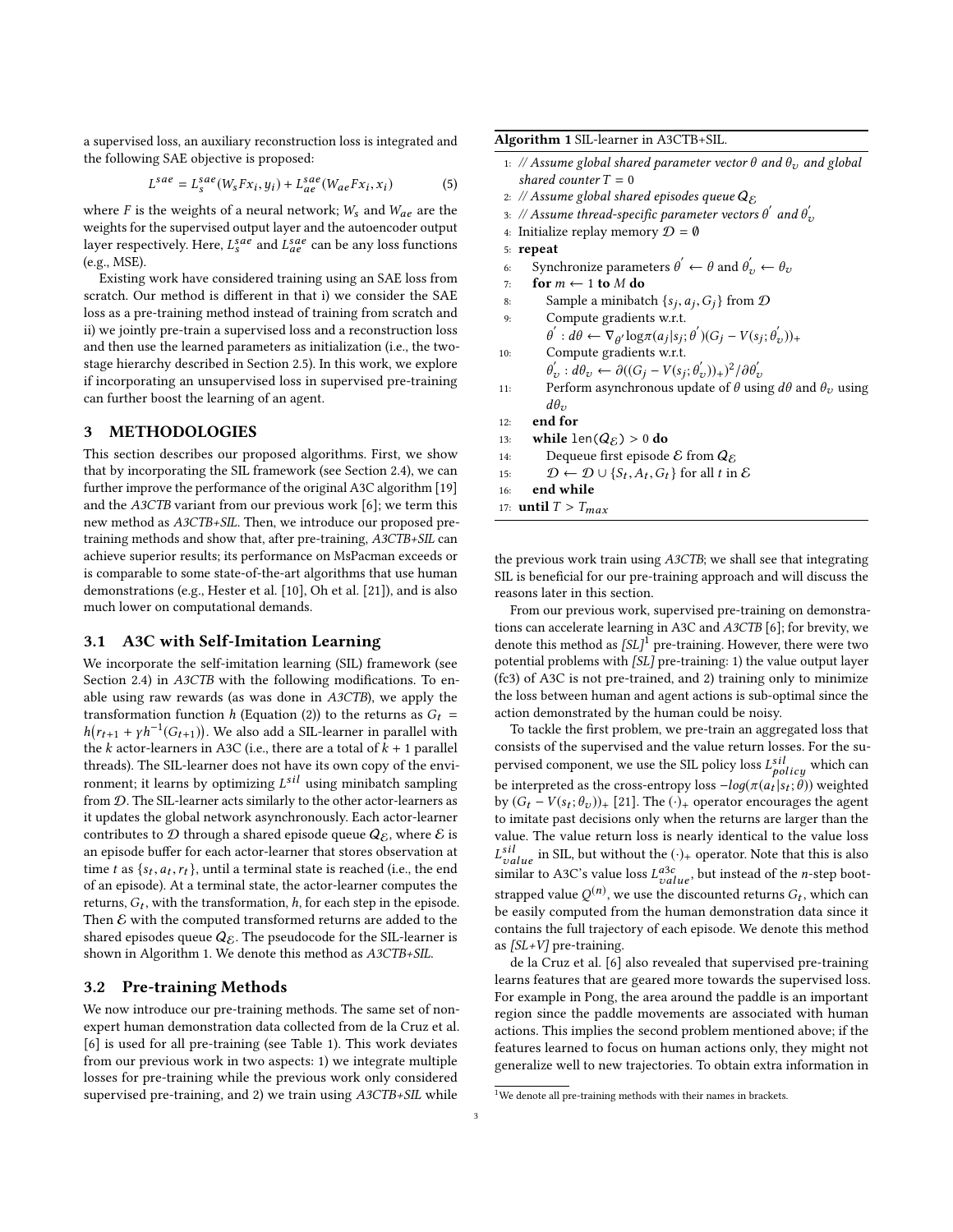<span id="page-3-0"></span>

|  | Table 1: Human demonstration size and quality, collected |  |  |
|--|----------------------------------------------------------|--|--|
|  | from de la Cruz et al. [6].                              |  |  |

|          |       |       |       | Game   Worst score   Best score   $\#$ of states   $\#$ of episodes |
|----------|-------|-------|-------|---------------------------------------------------------------------|
| MsPacman | 4020  | 18241 | 14504 |                                                                     |
| Pong     | $-13$ |       | 21674 |                                                                     |

addition to the supervised features, we take inspiration from the supervised autoencoder framework which jointly trains a classifier and an autoencoder [\[14\]](#page-7-20); we believe this approach will retain the important features learned through supervised pre-training and at the same time, learns additional general features from the added autoencoder loss. Finally, we blend in the value loss  $L_{\nu}^{s a e \nu}$  with the supervised and autoencoder losses as supervised and autoencoder losses as

$$
saev = L_s^{saev}(W_s F x_i, y_i) + L_{ae}^{saev}(W_{ae} F x_i, x_i)
$$

$$
+ L_v^{saev}(W_v F x_i, x_i).
$$
(6)

We denote this method as  $[SL+V+AE]$  pre-training. The network architecture of this pre-training method is shown in Figure [1.](#page-4-0) In this network, Tensorflow's SAME padding option is used to ensure that the input size is the same as the output size which is inherently necessary for reconstructing the input. This change results in a final output of <sup>88</sup>x<sup>88</sup> of the neural network due to the existing network architecture filters used. Thus, instead of downsizing the output from <sup>88</sup>x<sup>88</sup> to <sup>84</sup>x<sup>84</sup> (which is the original input size of A3C), we changed the input size to <sup>88</sup>x<sup>88</sup> in the spirit of the work of Kimura [\[13\]](#page-7-21) which uses autoencoder for pre-training.

There are two strong motivations to use self-imitation learning in A3C when using pre-training. First, human demonstration data can be loaded into SIL's memory to jumpstart the memory and continue learning with the data. Second, the motivation of jointly pre-train with multiple losses, especially with a value loss, is not only to learn better features but also to use the pre-trained policy and value layers into the A3C network. Adding the value loss allows pre-training the entire network. In turn, since SIL self-imitates its own experience, data generated during early stages are potentially closely related to the policy and value learned from pre-training; the learning speed could be increased more at the early stage of training. By using SIL, pre-training addresses feature learning while implicitly addressing policy learning.

## 4 EXPERIMENTS AND RESULTS

We then present our experiments. First, we show that  $A3CTB+SIL$ exceeds the performance of A3C and A3CTB. As a comparison, we also evaluate A3C+SIL since Oh et al. [\[21\]](#page-7-18) implemented SIL in the synchronous version of A3C (i.e., A2C) [\[19\]](#page-7-0), which is different from our implementation that the SIL-learner is asynchronous. Then, we present our experiments and results for the pre-training approaches (all trained in A3CTB+SIL after pre-training) and show that they all outperform the baseline A3C algorithm. We use the same set of parameters across all experiments, shown in Table [2.](#page-3-1)

#### 4.1 A3CTB+SIL

Figure [2](#page-4-1) shows the performance of A3CTB+SIL when compared to the baseline A3C [\[19\]](#page-7-0), A3CTB [\[6\]](#page-7-19), and A3C+SIL. A3C+SIL helps in

<span id="page-3-1"></span>

| Table 2: All games use the same set of hyperparameters ex- |
|------------------------------------------------------------|
| cept for Pong, where we found setting RMSProp epsilon to   |
| $1 \times 10^{-4}$ gives a much more stable learning.      |

<span id="page-3-3"></span>

| <b>Common Parameters</b>                   | Value              |  |  |  |  |
|--------------------------------------------|--------------------|--|--|--|--|
| Input size                                 | 88×88×4            |  |  |  |  |
| Padding method                             | <b>SAME</b>        |  |  |  |  |
| Parameters unique to pre-training          |                    |  |  |  |  |
| Adam learning rate                         | $5 \times 10^{-4}$ |  |  |  |  |
| Adam epsilon                               | $1 \times 10^{-5}$ |  |  |  |  |
| Adam $\beta_1$                             | 0.9                |  |  |  |  |
| Adam $\beta_2$                             | 0.999              |  |  |  |  |
| L2 regularization weight                   | $1 \times 10^{-5}$ |  |  |  |  |
| Number of minibatch updates                | 50,000             |  |  |  |  |
| Batch size                                 | 32                 |  |  |  |  |
| Parameters unique to A3C                   |                    |  |  |  |  |
| RMSProp learning rate                      | $7 \times 10^{-4}$ |  |  |  |  |
| RMSProp epsilon                            | $1 \times 10^{-5}$ |  |  |  |  |
| RMSProp decay                              | 0.99               |  |  |  |  |
| RMSProp momentum                           | $\theta$           |  |  |  |  |
| Maximum gradient norm                      | 0.5                |  |  |  |  |
| $k$ parallel actors                        | 16                 |  |  |  |  |
| $t_{max}$                                  | 20                 |  |  |  |  |
| transformed Bellman operator $\varepsilon$ | $10^{-2}$          |  |  |  |  |
| Parameters unique to SIL                   |                    |  |  |  |  |
| M                                          | $\overline{4}$     |  |  |  |  |
| $\beta$ sil                                | 0.5                |  |  |  |  |
| replay buffer D size                       | $10^{6}$           |  |  |  |  |

both games and shows better improvement in MsPacman. This is consistent with the findings in Oh et al. [\[21\]](#page-7-18) that imitating past good experiences encourages exploration, which is beneficial for hard exploration games. Our proposed method A3CTB+SIL shows the best performance among all. The largely improved score in MsPacman indicates that it is important for the agent to be able to distinguish big and small rewards (the function of TB); SIL helps to imitate past experiences with large returns.

#### <span id="page-3-4"></span>4.2 A3CTB+SIL with Pre-training

Since A3CTB+SIL has shown the largest improvement without pretraining, from now on, we investigate if using our new pre-training approaches can further accelerate A3CTB+SIL. That is, after pretraining, all agents are then trained in A3CTB+SIL. Figure [3](#page-5-0) shows the results for pre-training methods. In the game of MsPacman, while [SL] already sees slight improvements over the baseline, both  $[SL+V]$  and  $[SL+V+AE]$  show superior improvements over [SL], achieving a testing reward (averaged over three trials) at around 8,000. Compared with some state-of-the-art results such as Hester et al. [\[10\]](#page-7-10) and Oh et al. [\[21\]](#page-7-18) where the final rewards for MsPacman are roughly around 5,000 and 4,000 respectively, $^2$  $^2$ , our method largely exceeded theirs.

<span id="page-3-2"></span> $^2$ Numbers approximately read from the figures of the mentioned papers.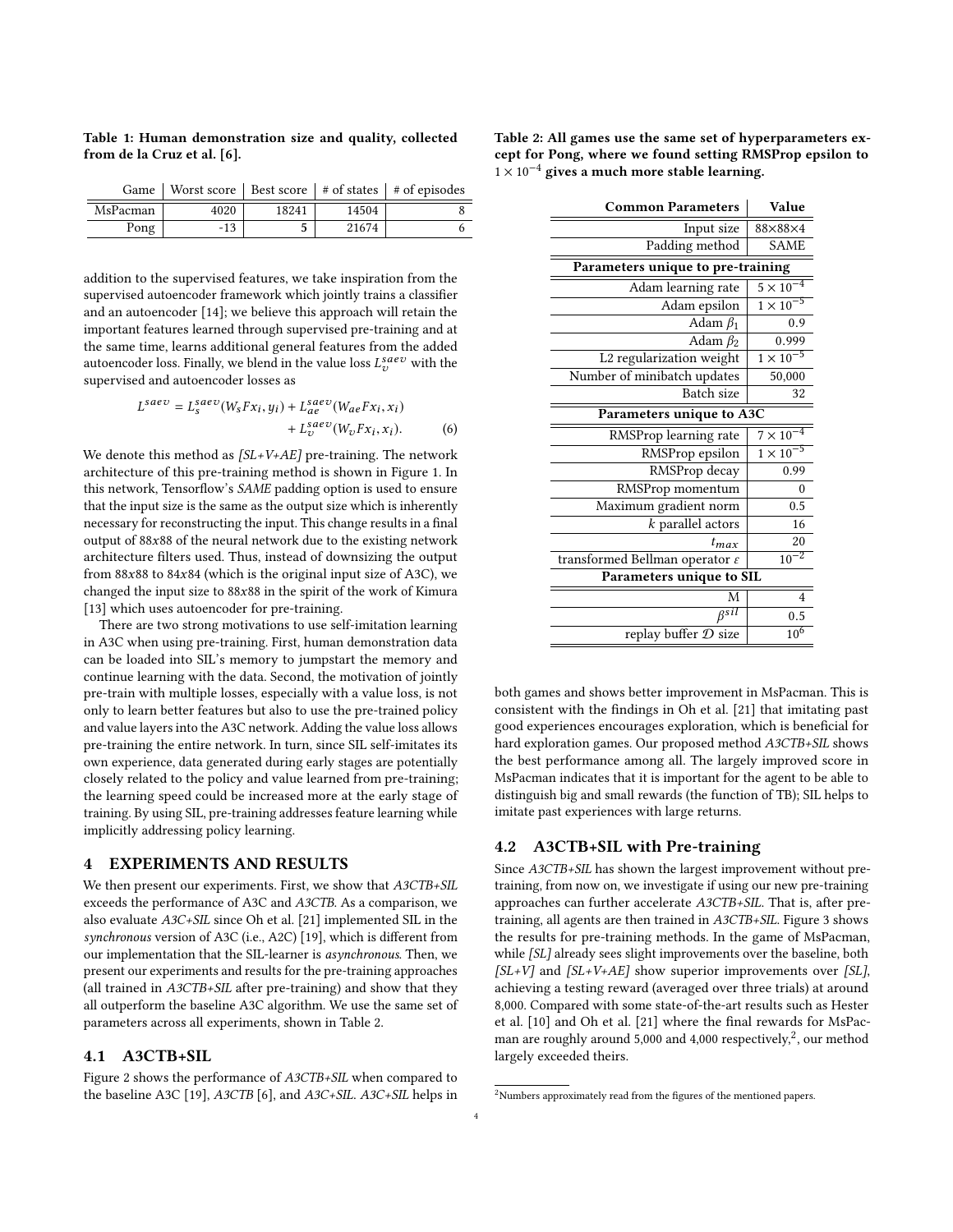<span id="page-4-0"></span>

Figure 1: Network architecture on pre-training with a combined loss of supervised, value and autoencoder losses.

<span id="page-4-1"></span>

### Figure 2: Baseline performance of MsPacman and Pong without pre-training. The x-axis is the total number of training steps (16 actors for methods without SIL; 16 actors plus 1 SIL-learner for methods using SIL). Each step consists of four game frames (frame skip of four). The y-axis is the average testing score over three trials; shaded regions are the standard deviation.

In the game of Pong, all pre-training methods exceed the baseline performance but the amount of improvements are not as large as in MsPacman. One reason could be that Pong is a relatively easy game to play in Atari and the agent is able to find a good policy even when learning from scratch. In addition, note that [SL] actually has the fastest learning speed among other pre-training methods, which is intuitively reasonable. Catching the ball is probably the most important behavior to learn in Pong and this movement is highly associated with the classification of actions; learning the value function and the feature representations did not seem to add additional benefits than learning just an action classifier.

4.2.1 Ablation Study. We want to see how useful the feature representations learned during the pre-training stage are to a DRL agent. It is known that general features are retained in the hidden layers of a neural network while the output layer is more taskspecific [\[33\]](#page-7-22). Therefore, in this set of experiments we exclude all output fully connected layers (fc2 and fc3) and only initialize a new A3C network with pre-trained convolutional layers and the fc1 layer, then train it in A3CTB+SIL. This experiment will allow us to investigate how important is the general feature learning as to the task-specific policy learning for a DRL agent.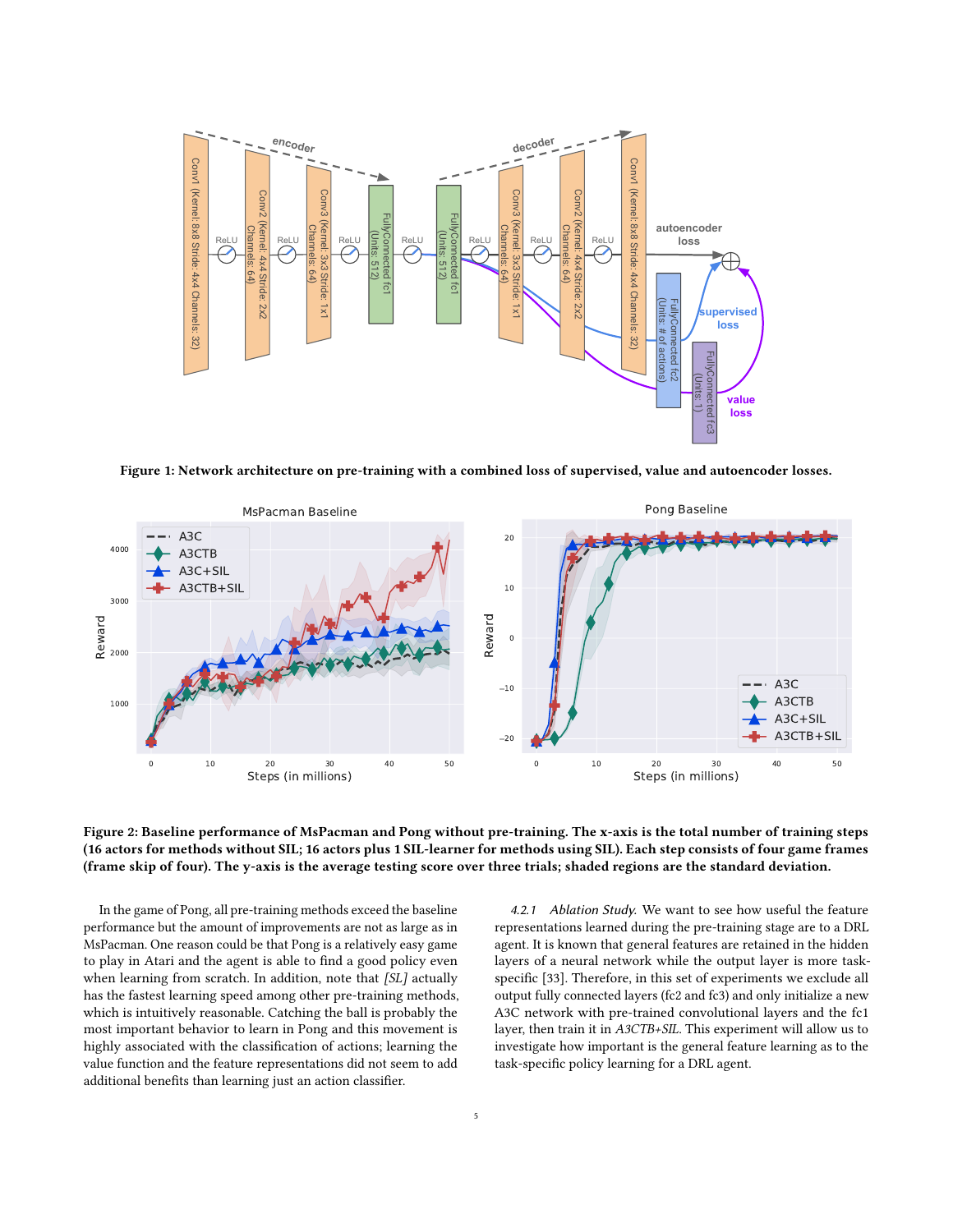<span id="page-5-0"></span>

Figure 3: Pre-training performance of MsPacman and Pong. All layers are transferred. Pre-training methods are shown in brackets. After pre-training, all agents are trained in A3CTB+SIL. The x-axis is the total number of training steps (16 actors for methods without SIL; 16 actors plus 1 SIL-learner for methods using SIL). Each step consists of four game frames (frame skip of four). The y-axis is the average testing score over three trials; shaded regions are the standard deviation.

<span id="page-5-1"></span>

Figure 4: Pre-training performance of MsPacman and Pong. Transfer without fully connected output layers (fc2 and fc3). Pretraining methods are shown in brackets. After pre-training, all agents are trained in A3CTB+SIL. The x-axis is the total number of training steps (16 actors for methods without SIL; 16 actors plus 1 SIL-learner for methods using SIL). Each step consists of four game frames (frame skip of four). The y-axis is the average testing score over three trials; shaded regions are the standard deviation.

Figure [4](#page-5-1) shows the results on transferring pre-trained parameters without the fully connected out layers ("no fc" refers to "no fc2 and no fc3"). Note that the [AE] pre-training refers to pre-training with only the reconstruction loss  $L_{ae}^{saev}$  (see Equation [\(6\)](#page-3-3)); since<br>the autoencoder model trains on fc1 and does not affect fc2 and the autoencoder model trains on fc1 and does not affect fc2 and fc3, we consider it as "transfer without fc2 and fc3" and present its results here instead of in previous experiments where "all layers are transferred." It is interesting to observe that, in MsPacman, the

performance of  $[SL+V]$  no fc and  $[SL+V+AE]$  no fc dropped relatively compared to when transferring all layers. While in Pong, not transferring the output layers did not affect the performance as much. This indicates again that, due to the nature of the game MsPacman, more exploration is needed and only having a good initial feature representation is not as good as when knowing some priors about both the features and the behaviors. However, in games that require less strategy learning and exploration, having a good initial feature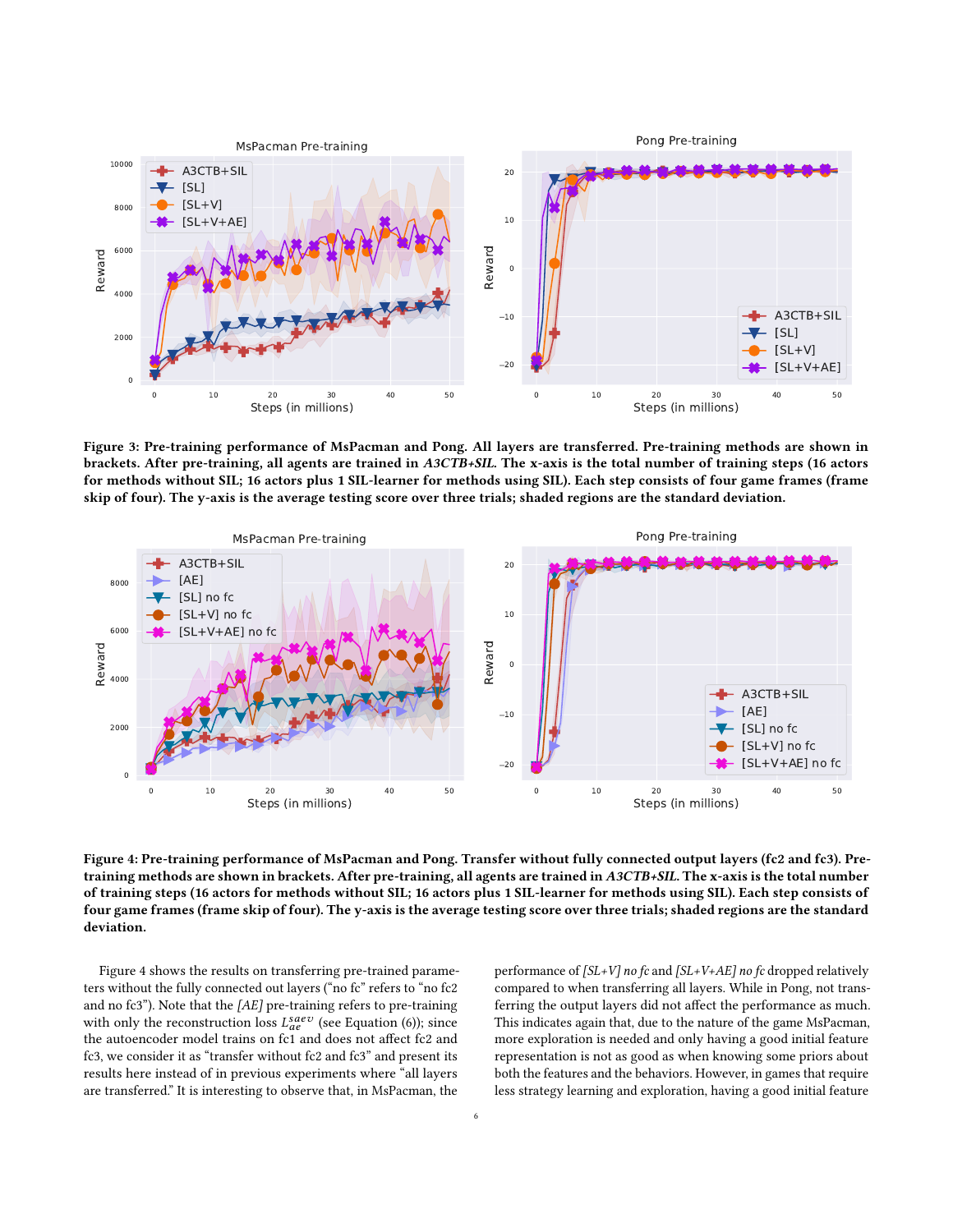of the environment can already provide a performance boost. For example in Pong, even when not transferring the output layers, the information retained in the hidden layers are still highly related to the paddle movement (since it classifies actions), which could be the most important thing to learn in Pong.

The lower performance of not transferring the output layers for MsPacman also shows the benefits of pre-training both the policy layer and the value layer. As shown in Figure [3](#page-5-0) for MsPacman, when using all layers of the pre-trained network, it has a higher initial testing reward compared to the baseline. This indicates that the initial policy was better after pre-training both policy and value layers. We believe that this could be a way of identifying when to use the full pre-trained network and when to exclude the output layers. Future work should study if the following hypotheses hold true:

- (1) If the initial performance of the pre-trained network is better than the baseline, then one should use the full pre-trained network.
- (2) Otherwise, it might be better to use the pre-trained network without the output layers.

# 5 RELATED WORK

Our work is largely inspired by the literature of transfer for supervised learning [\[22\]](#page-7-23), particularly in deep supervised learning where a model is rarely trained from scratch. Instead, parameters are usually initialized from a larger pre-trained model (e.g., ImageNet [\[25\]](#page-7-24)) and then trained in the target dataset. Yosinski et al. [\[33\]](#page-7-22) performed a thorough study on how transferable the learned features at each layer are in a deep convolutional neural network, showing that a pre-trained ImageNet classification model is able to capture general features that are transferable to a new classification task. Similarly, unsupervised pre-training a neural network can extract key variations of the input data, which in term helps the supervised fine-tuning stage that follows to converge faster [\[2,](#page-7-25) [8\]](#page-7-26). In this work, we combine the supervised and unsupervised methods into the supervised autoencoder framework [\[14\]](#page-7-20) as our pre-training stage. Intuitively, the supervised component could guide the autoencoder to learn features that are more specific to the task.

It has been shown that incorporating useful prior information can benefit the policy learning of an RL agent [\[26\]](#page-7-27). Learning from Demonstrations (LfD) integrates such a prior by leveraging available expert demonstrations; the demonstration can either be generated by another agent or be collected from human demonstrators [\[1\]](#page-7-8). Some previous work seeks to learn a good initial policy from the demonstration then later on combine with the agent-generated data to train in RL [\[4,](#page-7-28) [12,](#page-7-29) [23\]](#page-7-30). More recent approaches have considered LfD in the context of DRL. Christiano et al. [\[5\]](#page-7-31) proposes to learn the reward function from human feedback. Gao et al. [\[9\]](#page-7-9) considers the scenario when demonstrations are imperfect and proposes a normalized actor-critic algorithm. Perhaps the closest work to ours is the deep Q-learning from demonstration (DQfD) algorithm [\[10\]](#page-7-10). In DQfD, the agent is first pre-trained over the human demonstration data using a combined supervised and temporal difference losses. However, during the DQN training stage, the agent continues to jointly minimize the temporal difference loss with a large margin supervised loss when sampling from expert demonstration data. Our work instead uses a supervised autoencoder as pre-training, which explicitly emphasizes the representation learning and our pre-training losses are not carried through in the RL training. DQfD was further improved as Ape-X DQfD by Pohlen et al. [\[24\]](#page-7-11) where the transformed Bellman operator was applied to reduce the variance of the action-value function and is applied to a large-scale distributed DQN. We empirically observe that our pre-training approaches obtained a higher score in MsPacman than that of DQfD and are comparable to Ape-X DQfD (see Section [4.2\)](#page-3-4). However, we are unable to compare directly as we do not have the computational resources to run such a large scale experiment. In addition, note that Ape-X DQfD does not have a pre-training stage; DQfD addresses both feature and policy learning while our work only addresses feature learning. Therefore, our method is not directly comparable to the above.

The use of unsupervised auxiliary losses has been explored in both deep supervised learning and DRL. For example, Zhang et al. [\[34\]](#page-7-32) uses unsupervised reconstruction losses to aid in learning large-scale classification tasks; Jaderberg et al. [\[11\]](#page-7-13) combines additional control tasks that predict feature changes as auxiliaries. Our methods of pre-training via supervised autoencoder can be viewed as leveraging the reconstruction loss as an auxiliary task, which guides the agent to learn desirable features for the given task.

# 6 DISCUSSION AND CONCLUSION

In this work, we studied several pre-training methods and showed that the A3C algorithm could be sped up by pre-training on a small set of non-expert human demonstration data. In particular, we proposed to integrate rewards in supervised policy pre-training, which helps to quantify how good a demonstrated action was. The component of the value function and autoencoder pre-training yielded the most significant performance improvements and exceeded the state-of-the-art results in the game of MsPacman. Our approach is light-weight and easy to implement in a single machine.

While pre-training works well in the two games presented in this paper, there is a need to perform this experiment in more games to show the generality of our method. Looking into what features are learned during pre-training is also interesting to study. de la Cruz et al. [\[6\]](#page-7-19) visualized the feature learned in supervised pre-training and a final DRL model and found that they share some common patterns, indicating why pre-training is useful. In future work, we are interested in studying how the learned feature pattern differs from each pre-training method. Lastly, pre-training methods only address the problem of feature learning in DRL but do not aid policy learning. To further accelerate learning, we plan on looking into how could policy learning be improved using human demonstration data. Some existing work like DQfD integrate the supervised loss not only during pre-training but also during training the DRL agent [\[10\]](#page-7-10); others leverage human demonstrations as advice and constantly providing suggestions during policy learning [\[32\]](#page-7-33). We attribute these as our future directions.

# ACKNOWLEDGMENTS

The A3C implementation was a modification of [https://github.com/](https://github.com/miyosuda/async_deep_reinforce) [miyosuda/async\\_deep\\_reinforce.](https://github.com/miyosuda/async_deep_reinforce) The authors thank NVidia for donating a graphics card used in these experiments. This research